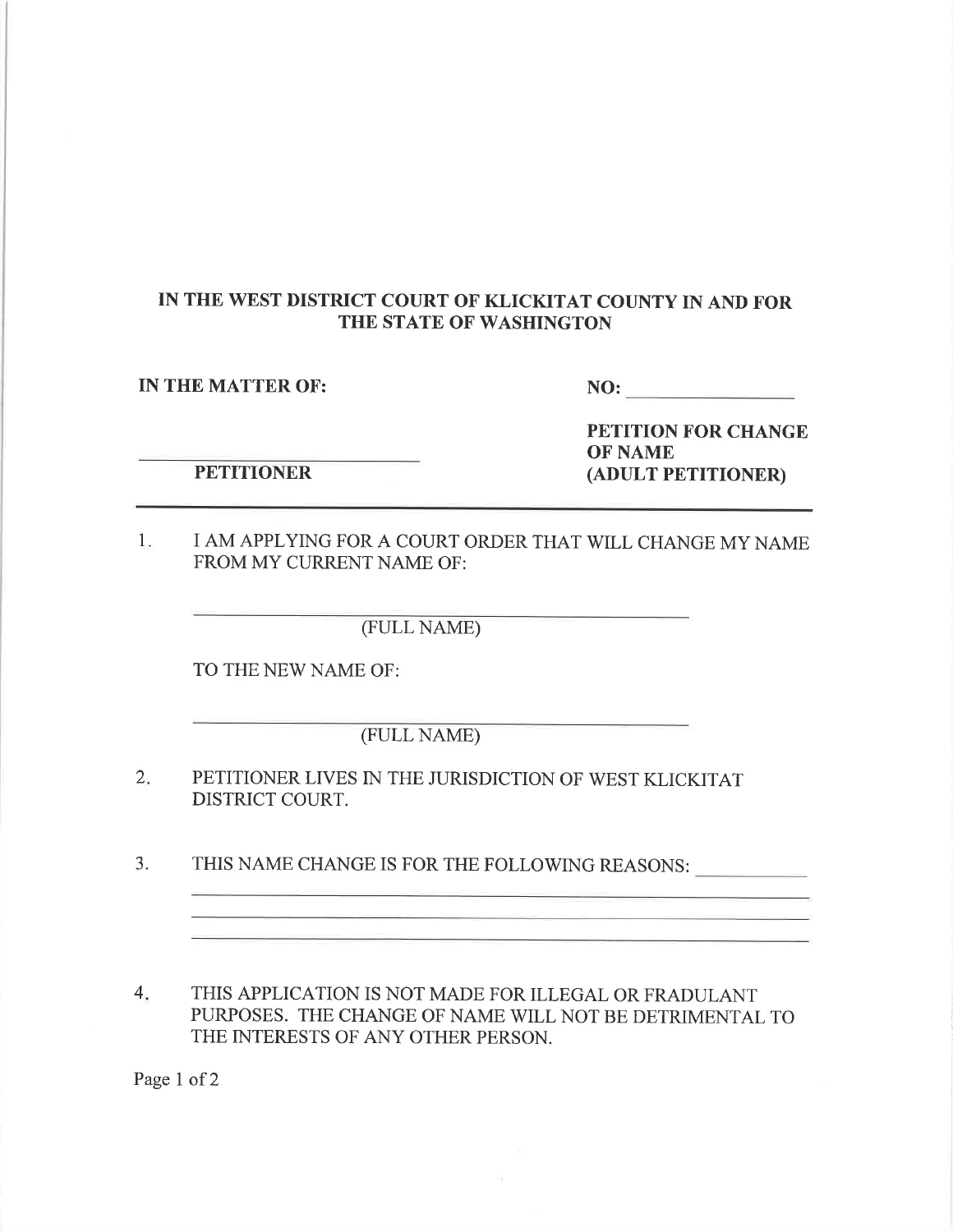### 5. ARE YOU NOW OR HAVE YOU EVER BEEN UNDER SUPERVISION OF THE DEPARTMENT OF CORRECTIONS IN THIS OR ANY OTHER STATE?

YES NO

[If I am an offender under the jurisdiction of the Department of Corrections, it is a crime to fail to provide <sup>5</sup> days' notice of this proposed change of name to the Department of Corrections. RCW 4.24.130(2).

6 ARE YOU REQUIRED TO REGISTER AS SEX OFFENDER?

YES NO

[Ifl am required to register as a sex offender, it is a crime to fail to provide 5 days' notice ofthis proposed change of name to the Klickitat County Sheriff and Washington State Patrol. RCW 4.24.130(3), 9A.44.130(7); 9A.44.132(1).]

#### I DECLARE UNDER PENALTY OF'PERJURY UNDER THE LAWS OF THE STATE OF WASHINGTON THAT THE FOREGOING STATEMENT IN THIS PETITION ARE TRUE AND ACCURATE.

 $\begin{picture}(180,170)(-30,0){\small \times 10^{-4}} \put(15,17){\small \times 10^{-4}} \put(15,17){\small \times 10^{-4}} \put(15,17){\small \times 10^{-4}} \put(15,17){\small \times 10^{-4}} \put(15,17){\small \times 10^{-4}} \put(15,17){\small \times 10^{-4}} \put(15,17){\small \times 10^{-4}} \put(15,17){\small \times 10^{-4}} \put(15,17){\small \times 10^{-4}} \put(15,17){\small \times 10^{-4}} \$ 

(CITY AND STATE) (DATE)

SIGNATURE

STREET ADDRESS AND MAILING ADDRESS IF DIFFERENT

CITY AND STATE

Page 2 of 2